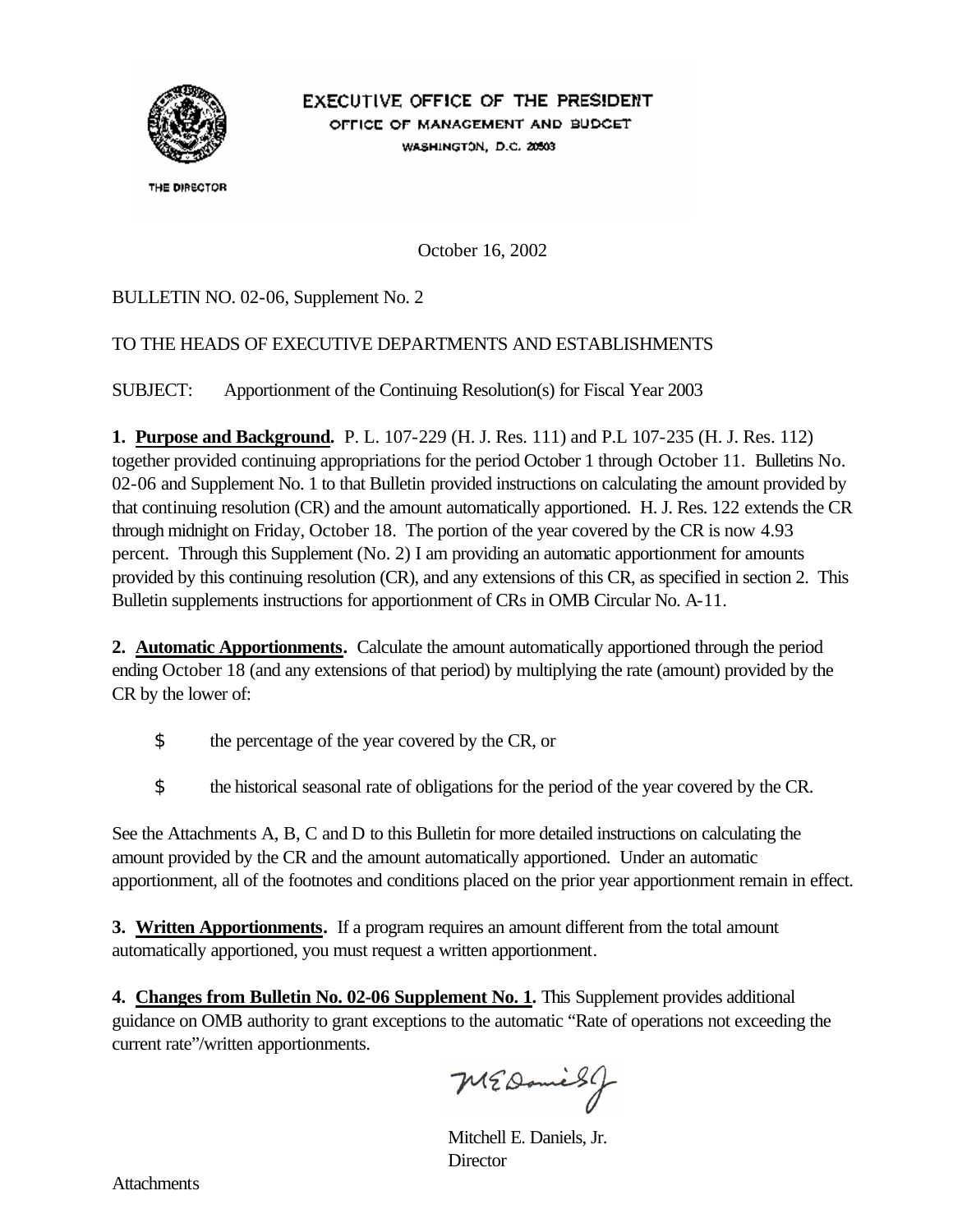#### **Calculating the Amount Made Available by the CR and the Automatic Apportionment**

Calculate the amount automatically apportioned through the period ending October 18, 2002 (and any extensions of that period) by multiplying the **rate (amount) provided by the CR** by the lower of:

- \$ the **percentage of the year** covered by the CR (rounded to the nearest hundredth); or
- \$ the **historical seasonal rate** of obligations for the period of the year covered by the CR.

#### 1) **What is the rate (amount) provided by the CR? The rate (amount) provided by the CR for all accounts is the rate of operations not exceeding the current rate, calculated as follows:**

- $\blacktriangleright$  take the net amount enacted in FY 2002, i.e., add any supplemental appropriations and subtract any rescissions;
- $\blacktriangleright$  add the unobligated balance carried forward to FY 2002 (if any) -- do not include any unobligated balance of funds appropriated in P.L. 107-38 other than funds transferred by division B of Public Law 107-117;
- subtract the unobligated balance at the end of FY 2002 (if any); and
- � subtract any other unobligated balances carried forward into FY 2002 or enacted in FY 2002 that were available for one-time non-recurring purposes, as described in section 3 below.
- Note: **Agencies are required to use current estimates of unobligated balances.** Use the most recent approved estimate for the unobligated balance at the end of FY 2002. Specifically, use the unobligated balances carried forward and apportioned to FY 2003. If you have a more recent estimate of actual unobligated balances carried forward, you must have the amount apportioned before you can use it to calculate the rate provided by the CR.

### 2) **Does the continuing resolution affect the availability of funds that would be available if H. J. Res. 122 had not been enacted?**

No. The availability of any part of the budgetary resources for an account that is not determined by current action of the Congress (such as permanent appropriations, public enterprise and other revolving funds, reimbursements and other income, and balances of prior year budget authority) are not affected by H. J. Res. 122.

Most of these budgetary resources must be apportioned by OMB before obligation.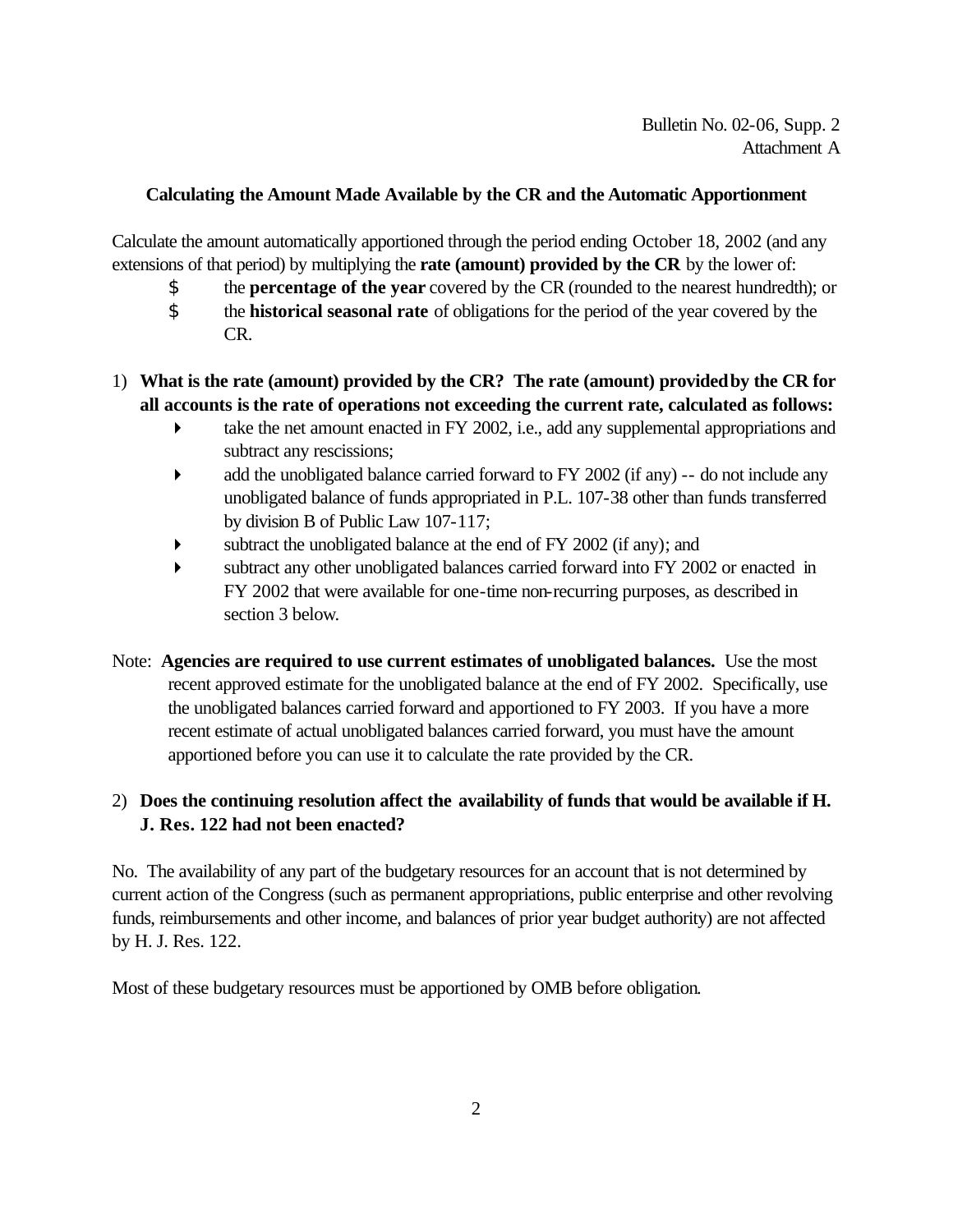#### 3) **Funds available for FY 2002 one-time non-recurring purposes should not be included in the calculated rate.**

The intent of a CR is to fund on-going projects and activities in such a way as not to impinge on final funding prerogatives. See Attachment B for principles for determining one-time expenditures. See Attachment C for the list of one-time items that are required to be excluded from the calculated rate in accordance with section 135 of H. J. Res. 122. Additional funding for one-time recurring purposes that an agency determines should be excluded from the calculated rate should be discussed with your OMB representative. [Note: One-time projects may involve funds from P.L. 107-38 that are already excluded from the calculation of the rate, so, when deducting the one-timers, agencies should be sure to exclude any P.L. 107-38 funds to avoid deducting them from the rate twice.]

Specific questions on one-time expenditures should be addressed to your OMB representative.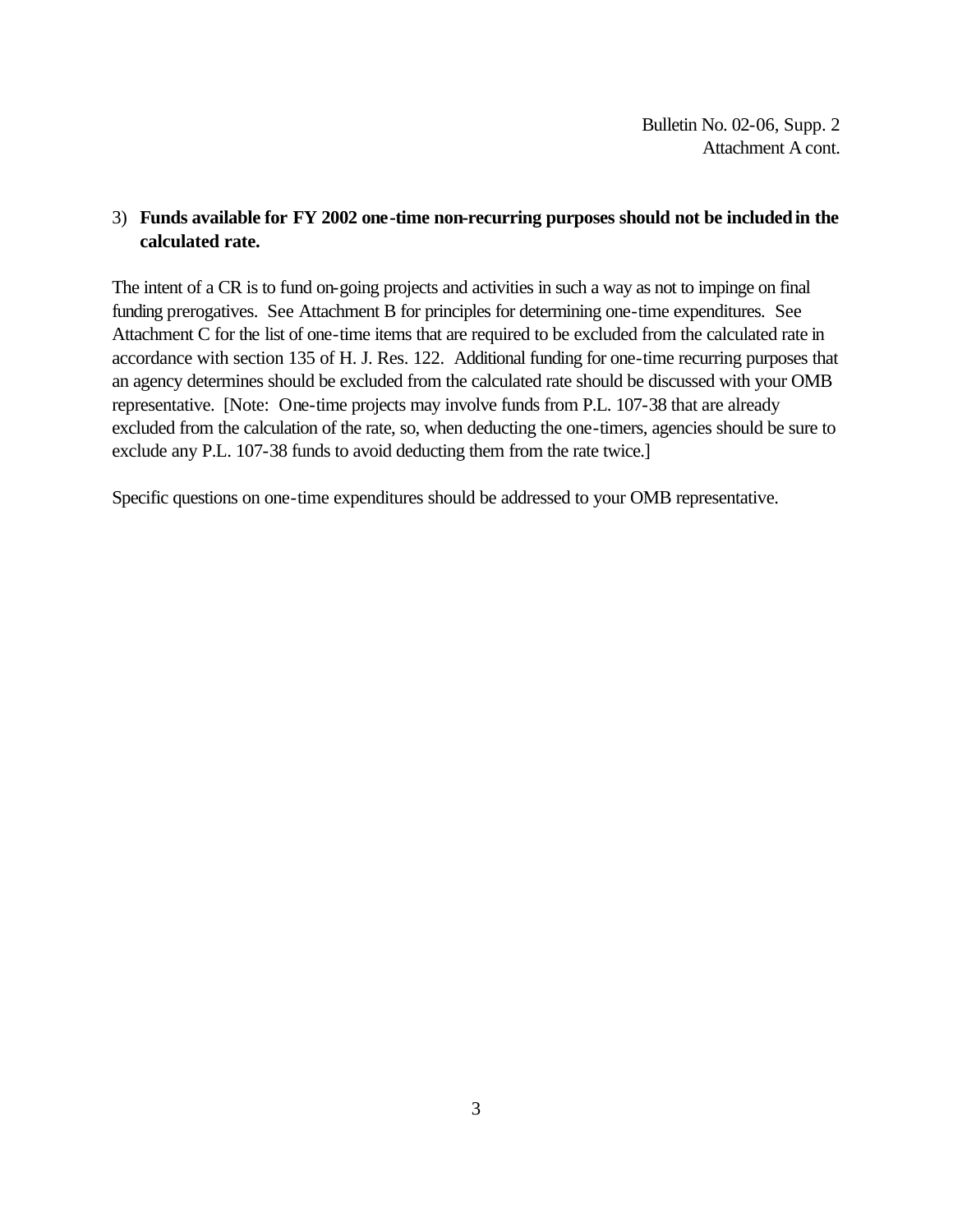#### **Principles for Determining What is a One-Time, Non-Recurring Project/Activity**

Continuing resolutions (CRs) are stop-gap measures that allow ongoing agency programs to function, generally at a level comparable to that in the previous fiscal year. CRs attempt to remain "policy neutral" by continuing the terms and conditions of the previous year's appropriations into the period covered by the CR. Agencies are prohibited from beginning new programs under the CR.

However, given the unprecedented investment in one-time recovery and emergency preparedness activities since September 11th, the CR does not compel agencies to spend money needlessly – i.e., to rebuild New York or the Pentagon twice or to stockpile small pox vaccines yet again.

The principles for determining whether a project is one-time and non-recurring in nature are:

- Specific projects/activities that are strictly limited in purpose and duration are one-time activities;
- Projects/activities that are an integral part of an ongoing activity are not one-time projects/activities, consistent with GAO's description below (GAO, Principles of Federal Appropriations Law, p. 8-19):

"... in the previous fiscal year funds were available generally for construction of buildings, including plans and specifications. However, a specific construction project was not actually underway during the previous year. Nonetheless, it was decided that, because funds were available generally for construction in the previous year, this specific project was not a new project or activity and thus could be funded under the continuing resolution."

• Supplemental appropriations to fund ongoing activities, such as wildland firefighting efforts, are also not one-time projects/activities.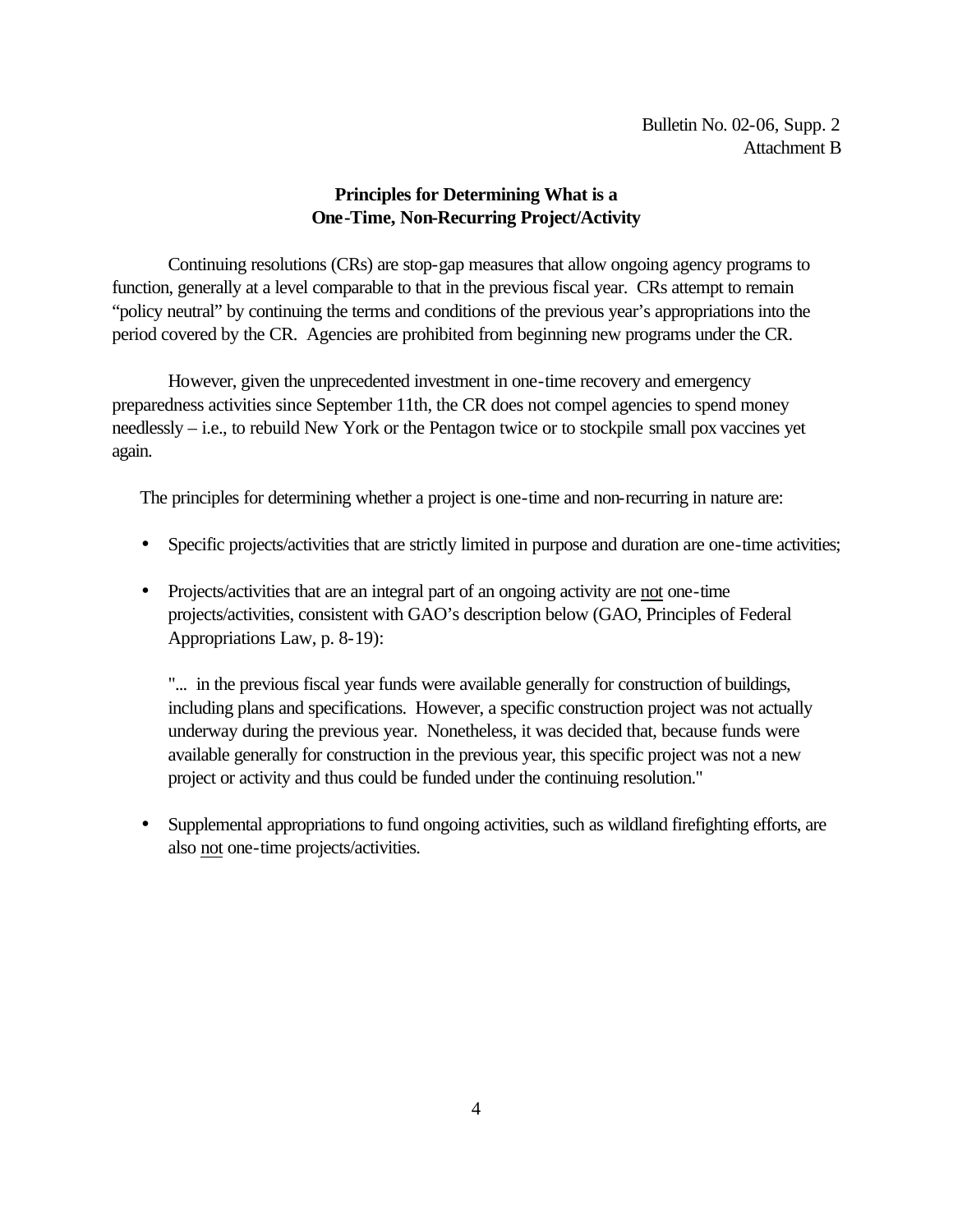## **One-Time Items That Are To Be Excluded New York Recovery**

(BA in millions of dollars)

| <b>FEMA</b>                                |                                                            |                |
|--------------------------------------------|------------------------------------------------------------|----------------|
| From Fall FY 2002 Supplemental (HR 3338)   |                                                            | 4,357          |
|                                            | From Summer FY 2002 Supplemental (HR 4775)                 | 2,651          |
| Subtotal--FEMA                             |                                                            | 7,008          |
| <b>HUD and SBA</b>                         |                                                            |                |
|                                            | From Fall FY 2002 Supplemental (HR 3338)                   |                |
| <b>SBA</b>                                 |                                                            | 75             |
| <b>CDBG</b>                                |                                                            | 2,000          |
| From Summer FY 2002 Supplemental (HR 4775) |                                                            | 783            |
| Subtotal--HUD and SBA                      |                                                            | 2,858          |
| <b>DOT</b>                                 |                                                            |                |
|                                            | From Fall FY 2002 Supplemental (HR 3338)                   |                |
|                                            | Improvements to NYC area transit systems                   | 100            |
|                                            | Repairs to highways and for enhancing ferry service        | 175            |
|                                            | Repairs to Amtrak tunnels under the Hudson and East Rivers | 100            |
|                                            | From Summer FY 2002 Supplemental (HR 4775)                 |                |
|                                            | Transit upgrades                                           | 1,800          |
|                                            | <b>Federal Highways</b>                                    | 167            |
| Subtotal--DOT                              |                                                            | 2,342          |
| <b>Other Federal Agencies</b>              |                                                            |                |
|                                            | From Fall FY 2002 Supplemental (HR 3338)                   |                |
| Labor                                      | Worker compensation assistance                             | 175            |
| Labor                                      | Job training and retraining                                | 32             |
| Labor                                      | Unemployment Insurance admin                               | $\overline{4}$ |
| Labor                                      | <b>Facilities</b>                                          | $\overline{2}$ |
| Labor                                      | OSHA safety/health monitoring                              | $\mathbf 1$    |
| <b>DOJ</b>                                 | <b>Crisis Counseling</b>                                   | 37             |
| <b>HHS</b>                                 | Reimbursements to hospitals                                | 140            |
| <b>HHS</b>                                 | CDC                                                        | 12             |
| <b>HHS</b>                                 | National Institute of Environmental Health Sciences        | 11             |
| <b>GSA</b>                                 | Relocating/Enhancing Federal Facilities                    | 41             |
|                                            | Commerce TV/Radio Tower                                    | 8              |
| <b>CFTC</b>                                | <b>Facilities</b>                                          | 17             |
| <b>SEC</b>                                 | <b>Facilities</b>                                          | 21             |
| EEOC                                       | <b>Facilities</b>                                          | 1              |
|                                            | Subtotal--Other Federal Agencies                           | 502            |

**Total** 

**12,710**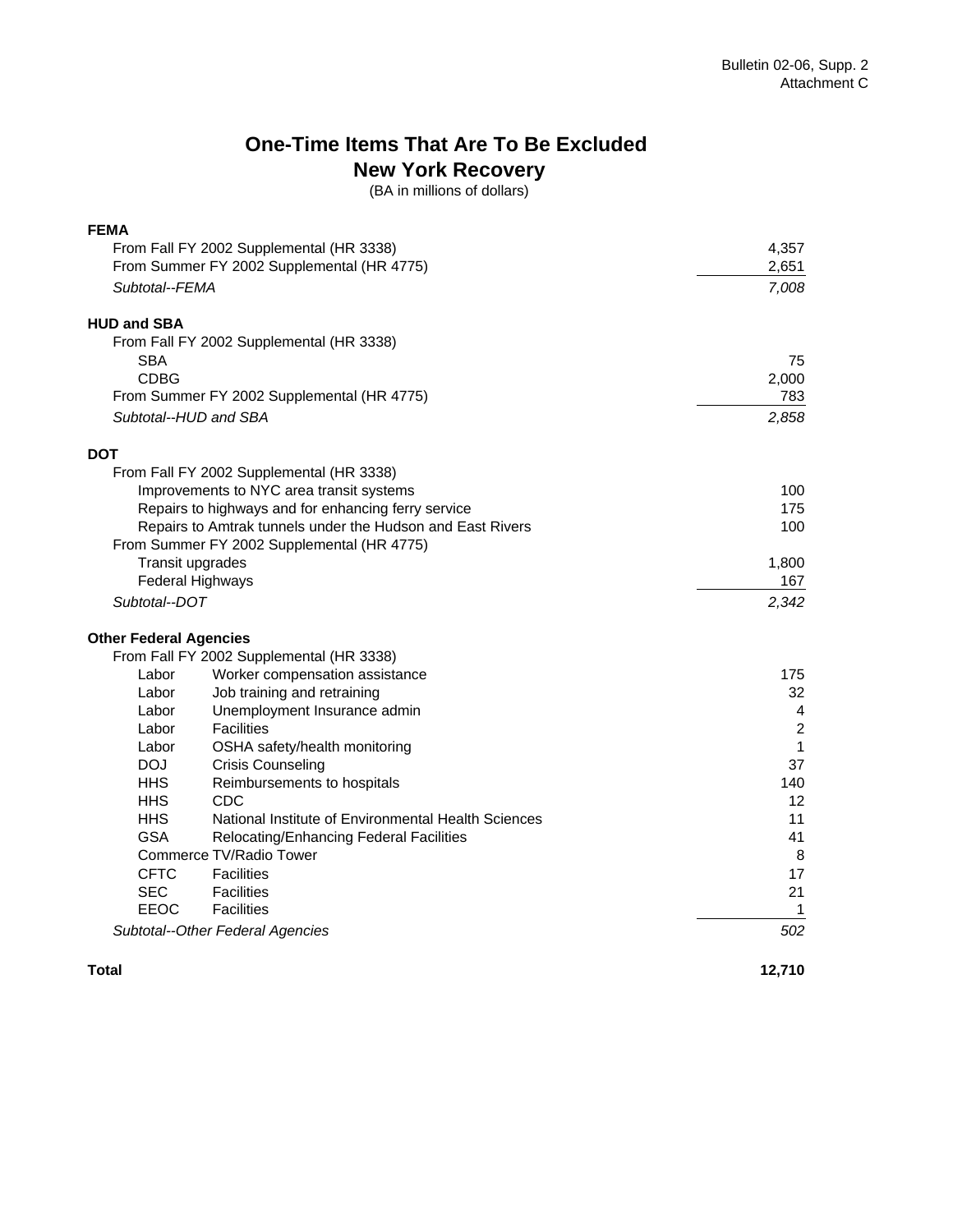## **One-Time Items That Are To Be Excluded**

(BA in millions)

| Program/Account                                                                                                                                                                                                                                                                                                 |       |
|-----------------------------------------------------------------------------------------------------------------------------------------------------------------------------------------------------------------------------------------------------------------------------------------------------------------|-------|
| Department of Defense                                                                                                                                                                                                                                                                                           |       |
|                                                                                                                                                                                                                                                                                                                 | 1,338 |
| Funding provided to repair the damage to the Pentagon<br>resulting from 9-11, to cover associated costs (rental space,<br>relocation costs, replacing damaged equipment, etc.) and the<br>construction of military command centers in the Pentagon.                                                             |       |
| Department of Agriculture                                                                                                                                                                                                                                                                                       |       |
| Funding provided to support various Department of<br>Agriculture activities to improve overall security. Most<br>activities were related to purchasing equipment (x-ray<br>machines, cameras, etc.), improving telecommunications,<br>increasing cyber security, and performing risk reviews.                   | 81    |
| Department of Health and Human Services                                                                                                                                                                                                                                                                         |       |
| \$412 million is available as non-recurring because \$512<br>million was appropriated in FY 2002, but \$100 million was<br>requested in the FY 2003 Budget to assist state efforts to<br>distribute if necessary, and to purchase VIG in order to treat<br>those who experience complications from the vaccine. | 412   |
| \$345 million is available as non-recurring because \$645 was<br>appropriated in FY 2002 to increase to capacity of the<br>stockpile, but only \$300 was requested in the FY 2003<br>Budget for improved state capacity to distribute stockpile<br>allotments, and for stockpile maintenance.                   | 345   |
| The CDC and NIH received a one-time appropriation of \$141<br>million for security upgrades to their facilities.                                                                                                                                                                                                | 141   |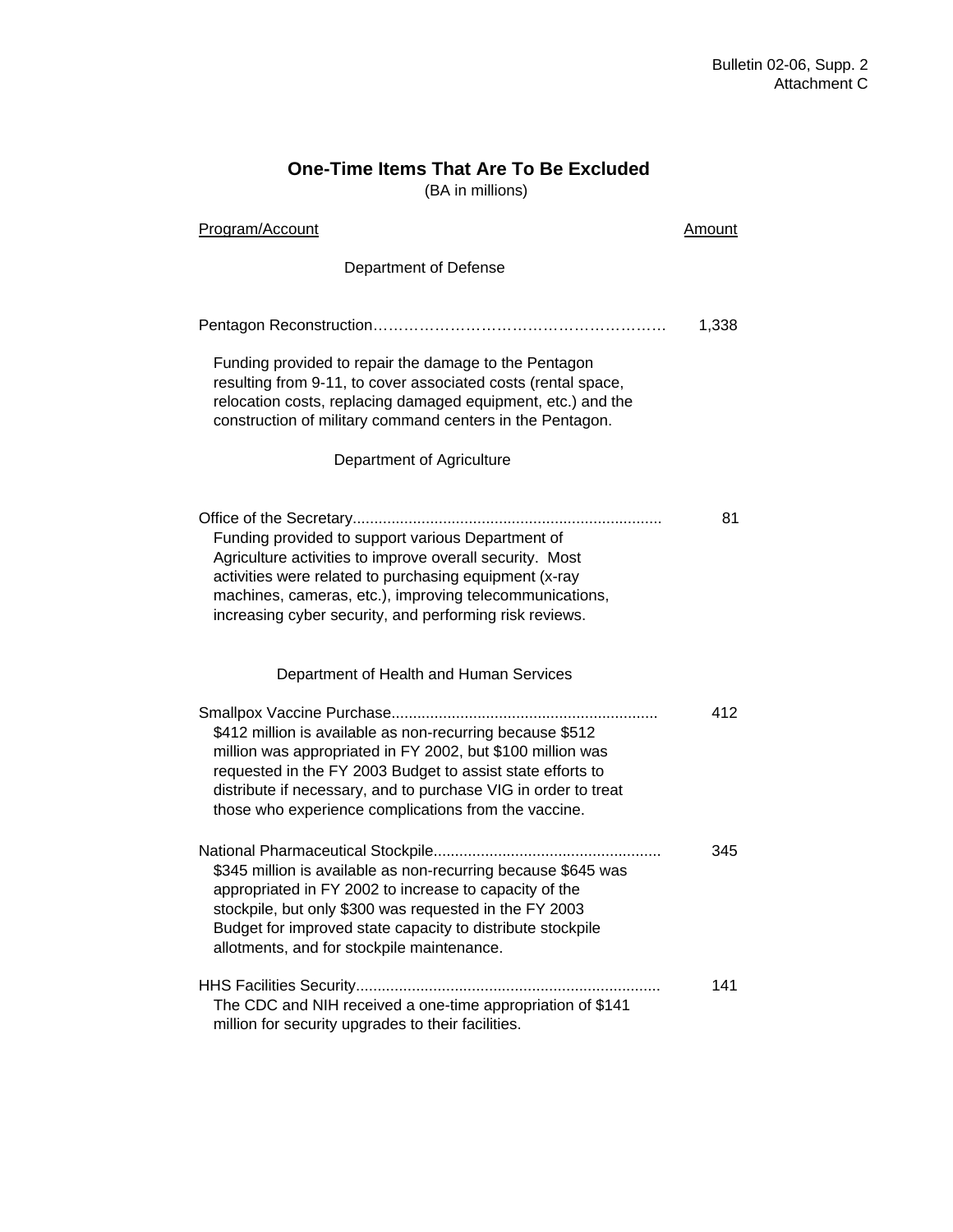### **One-Time Items That Are To Be Excluded**

(BA in millions)

| Program/Account                                                                                                                                                                                                                                                                                                                      | Amount |
|--------------------------------------------------------------------------------------------------------------------------------------------------------------------------------------------------------------------------------------------------------------------------------------------------------------------------------------|--------|
| Department of State                                                                                                                                                                                                                                                                                                                  |        |
| State was given emergency funds to build two embassies<br>(Kabul, Dushanbe), These one-time projects will not have to<br>be repeated in 2003, and consequently the funds will not be<br>needed in the CR.                                                                                                                            | 201    |
| Department of Justice                                                                                                                                                                                                                                                                                                                |        |
| For victim counseling programs in New Jersey, Virginia,<br>Pennsylvania, and other states affected the terrorist attacks.                                                                                                                                                                                                            | 31     |
| District of Columbia                                                                                                                                                                                                                                                                                                                 |        |
| Federal Payment for Emergency Planning and Security Costs<br>\$200 million was provided to the District of Columbia, for the<br>purchase of first responder equipment and training,<br>improvements in emergency traffic management, and<br>increased security at District facilities and the metropolitan<br>subway and bus system. | 200    |
| <b>Postal Service</b><br>\$500 million in one-time expenditures were provided for<br>irradiation equipment to sanitize the mail, protect personnel<br>(gloves, masks, etc.), site clean-up and medical goods and<br>services, and public education material.                                                                         | 500    |
| Subtotal, One-Time Costs, Non-New York Funds                                                                                                                                                                                                                                                                                         | 3,249  |
| <b>Subtotal, New York One-Time Costs</b>                                                                                                                                                                                                                                                                                             |        |
| <b>Total, One-Time Costs</b>                                                                                                                                                                                                                                                                                                         | 15,959 |